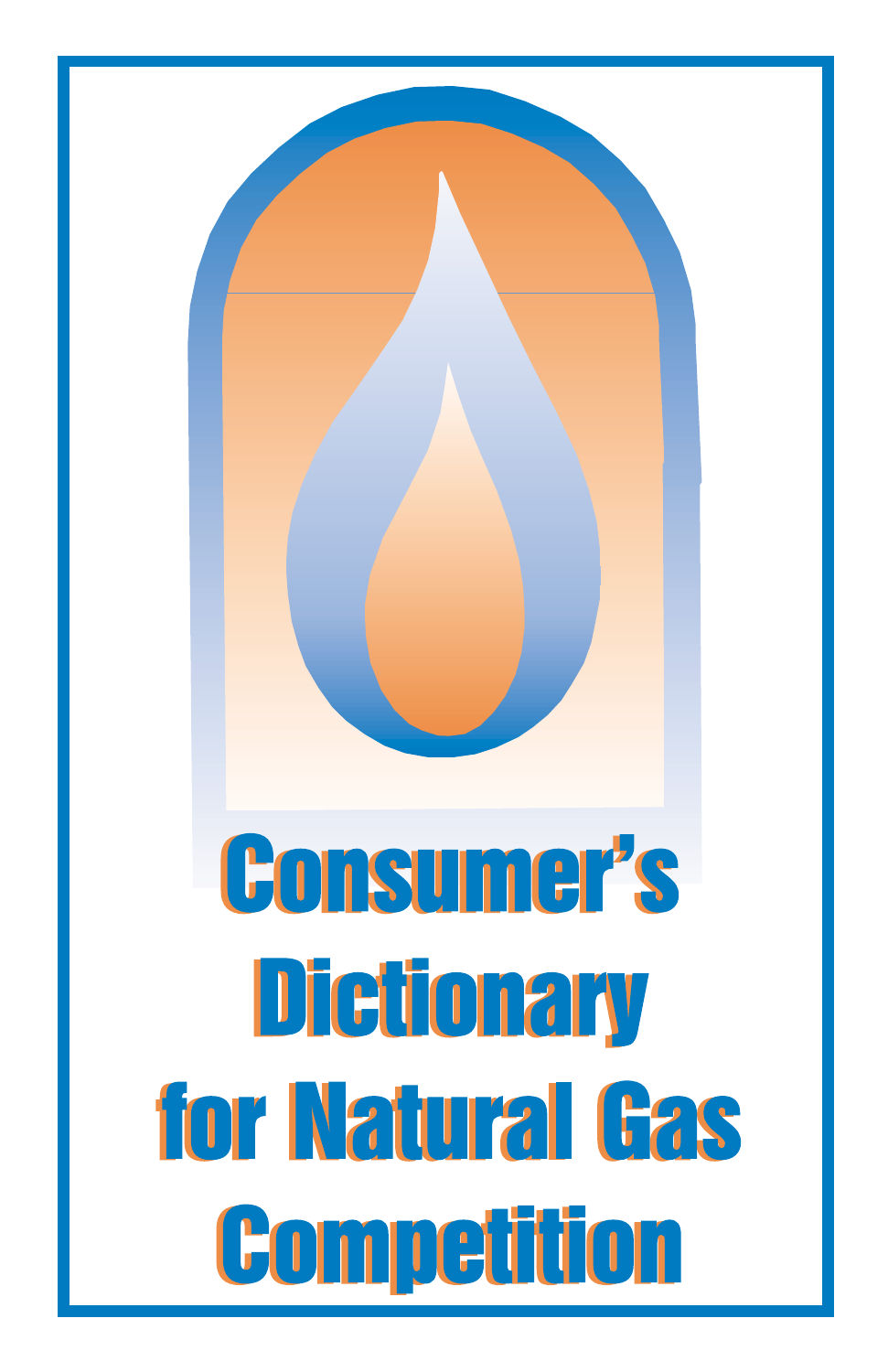## **Introduction**

Enclosed is a list of common natural gas terms. The Pennsylvania Public Utility Commission's (PUC) Communications Office is providing these terms to help consumers, regulators and industry personnel have a better understanding of the key words and phrases used in the natural gas industry.

Many of the definitions contained in the Consumer's Dictionary for Natural Gas Competition are typically technical in nature; however, the Communications Office has eliminated technical details where it was appropriate.

Special thanks to PUC Commissioner Aaron Wilson Jr.'s staff, the PUC's Bureau of Consumer Services and Communications Office, and the Pennsylvania Gas Association.

> PUC. Communications Office 2001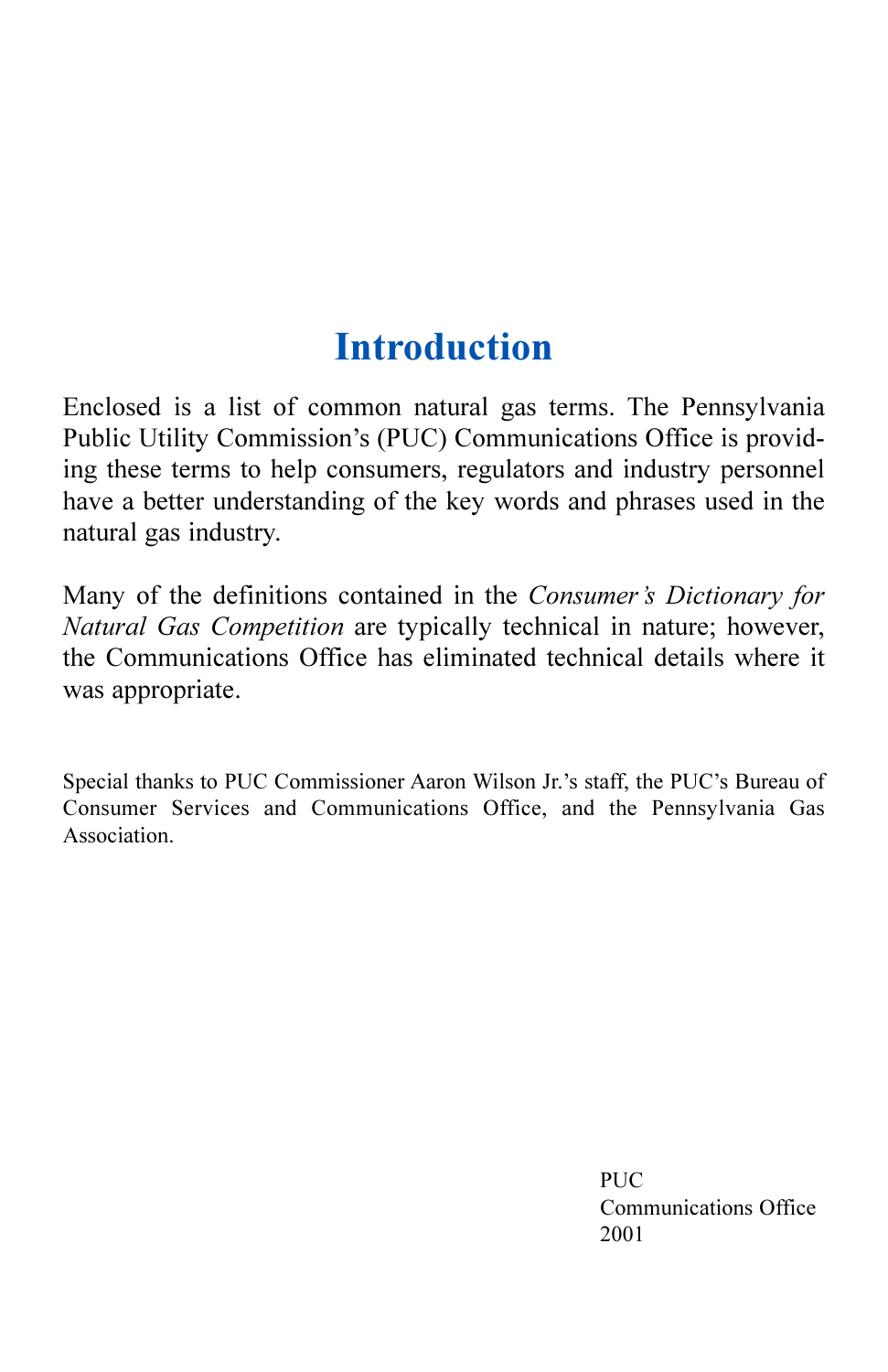# Glossary of Gas Terms

Actual Reading - The reading from your gas meter.

#### Adjusted or Corrected

Reading - An amount shown on the bill to correct too much or not enough gas use from a prior reading.

#### Aggregation - A group that

buys natural gas to obtain lower prices for a number of customers.

#### Aggregator or Market

Aggregator - A natural gas supplier that plans for natural gas supply services to a group of customers in a single buying unit.

### Alternate Fuel Capability (Alternate Energy

Capability) - Meeting energy needs with an energy source other than natural gas.

Balancing - The amount of natural gas a Natural Gas Distribution Company (NGDC) receives for delivery to a customer or customer group and the amount of gas that customer or group uses.

Basic Services - Services necessary for the physical delivery of natural gas to a retail customer, consisting of natural gas distribution services and natural gas supply services.

BTU - British Thermal Unit is the amount of heat required to raise the temperature of one pound of water by one degree Fahrenheit.

- Bundled pricing Two or more services offered at a single price.
- Burner tip The point at which natural gas is used, such as a furnace, water heater or range.
- Capacity The amount of natural gas transported within a specific period of time. The physical limits of a gas transportation system determines capacity. On the interstate transportation system, physical capacity is often divided among several parties, each party holding a contract for a specific quantity.
	- ccf 100 cubic feet of gas. This is a measure of gas usage.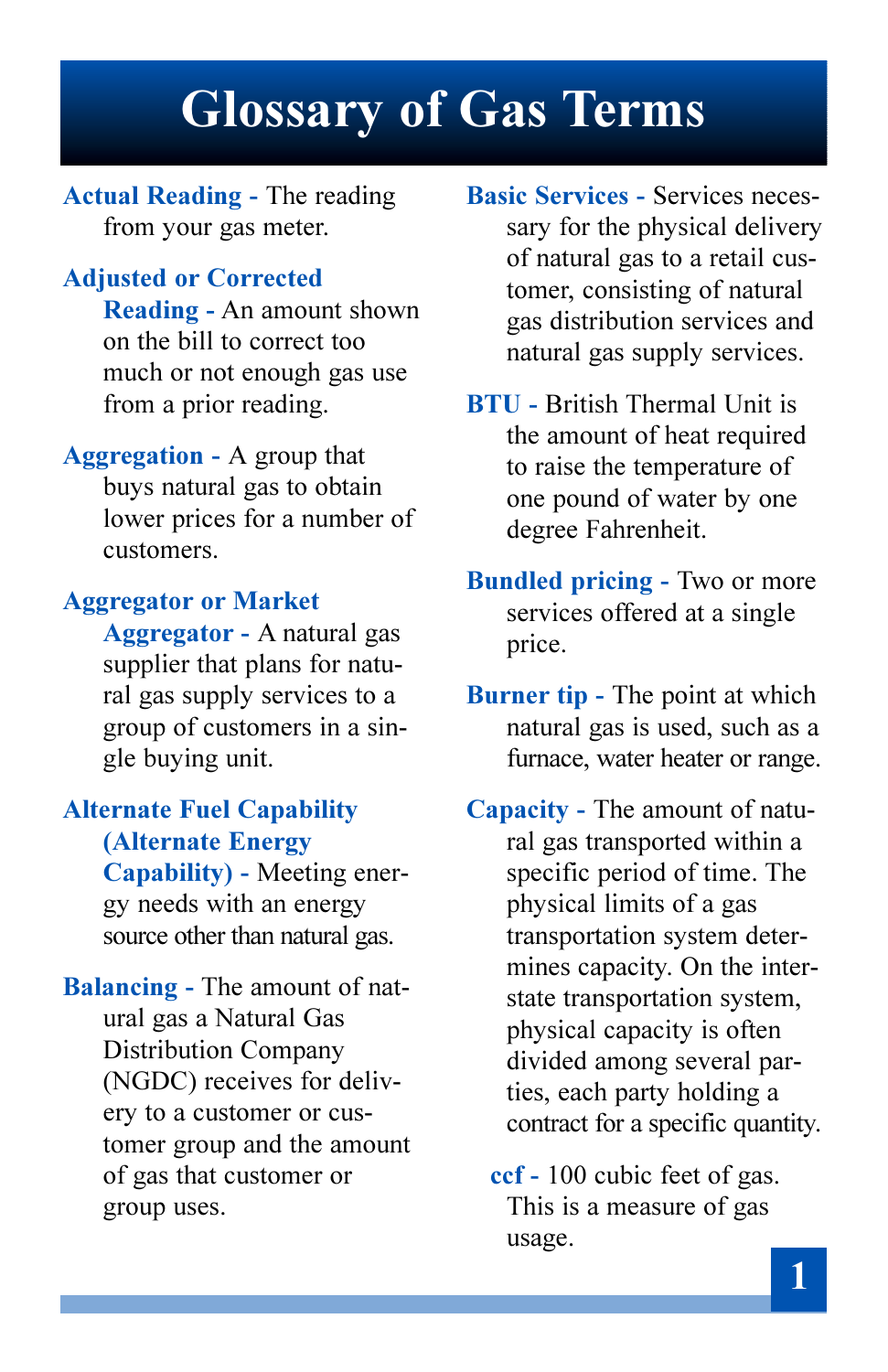Chapter 56 - The PUC regulations that govern metering, billing and collections for residential gas and electricity service.

- City Gate The point where interstate pipelines deliver gas into NGDC facilities.
- Commodity Natural gas sold either by volume or heating value.
- Commodity Charges The charges for basic gas supply service which is sold either by volume (ccf or Mcf) or heating value (dekatherms).

Consumer Contract - A written statement of the terms of service between a customer and a natural gas supplier.

#### Customer Assistance

Programs - CAPS - A payment program for lowincome people who have trouble paying their bills. This payment program is set up between a utility company and the customer. It allows the customer to pay a percent of the bill they owe or to pay a percent of their income instead of paying the actual bill each month. When an agreement is made, the

customer must make regular monthly payments based on their new payment plan.

- Customer Charge A monthly charge to cover NGDC costs such as maintaining the gas lines, meter reading and billing.
- Customer Choice Customers and sellers can deal directly with each other for natural gas supplies, which are transported through NGDCs' pipes to the consumer.
- Customer Classes The classes of natural gas customers are residential, commercial and industrial.
- Customer Reading An actual meter reading made by the customer that is given to the NGDC.
- Dth (Dekatherm) A measure of the heat content value of gas. Gas usage is determined by multiplying the Mcf used by the heat content value of the gas.
- Deregulation Removal or change in regulations or controls governing a business or service operation such as a utility.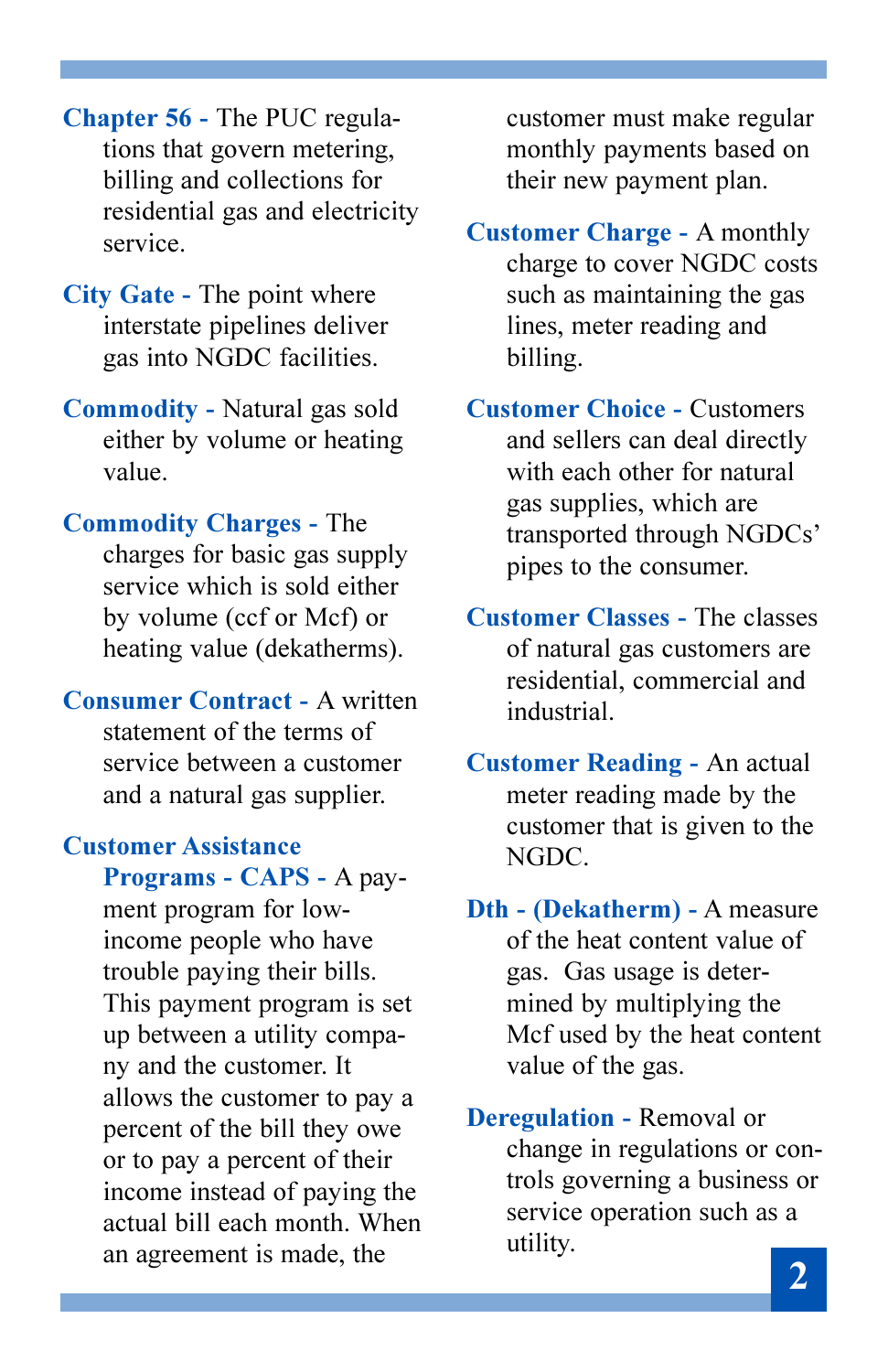Distribution - The delivery of natural gas from the city gate to the consumer.

Distribution Charges - The charges for the delivery of natural gas from the point of receipt into the NGDC's system.

End-User - The natural gas consumer.

Estimated Reading - During months when the NGDC does not read the customer's meter, the bill is based on previous gas usage, gas rates and the weather.

Firm Service - Natural gas service offered to consumers specified in tariffs or contracts that anticipate no interruption.

Flat Rate - A fixed charge for goods and services that does not vary with changes in the amount used, volume consumed, or units purchased.

Formal Complaint - A written dispute or disagreement about a utility problem filed by a consumer with the PUC. A formal complaint is assigned to an Administrative Law Judge (ALJ) who may hold hearings to develop a record.

#### Gas Cost Adjustment Charges -

The amount billed or credited each month to account for differences between projected and actual gas supply costs of the natural gas distribution company.

Informal Complaint - A dispute or disagreement about a utility problem filed by a consumer with the PUC's Bureau of Consumer Services (BCS). A BCS investigator reviews the informal complaint and provides the customer with a response to their dispute.

Interruptible Service - Natural gas services that can be interrupted under terms and conditions specified by tariff or contract.

#### Interstate Transportation

System - Federally regulated, large capacity pipelines that transport natural gas across state lines from points of production to NGDCs' city gates.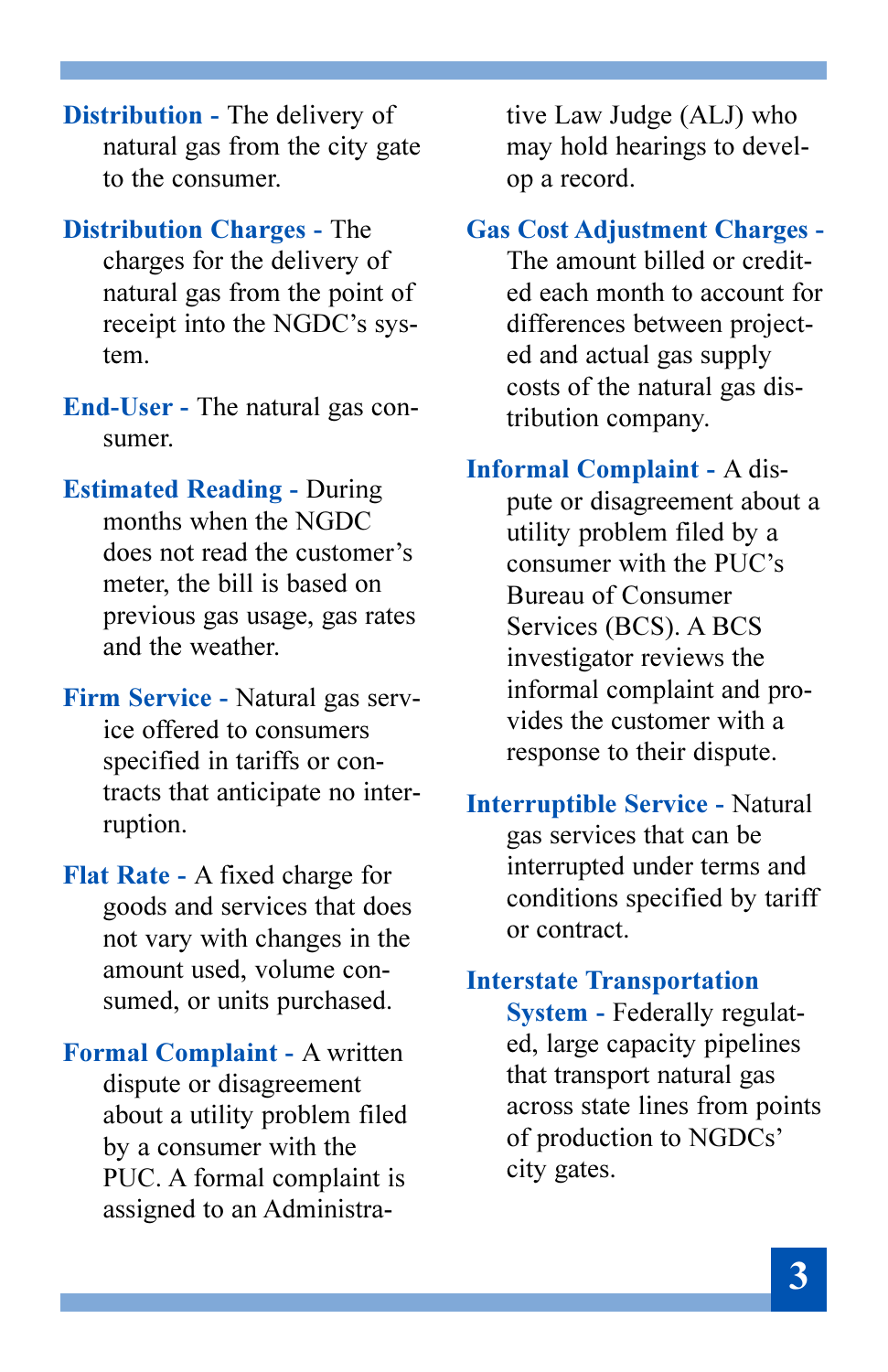Late Payment Charge - A charge for any bill not paid by the due date.

Low Income Home Energy Assistance Program -

LIHEAP - A federally funded program, administered by the state to assist low income utility customers to pay for energy services.

Marketer or Broker - An individual or business, licensed by the PUC that sells or arranges to sell natural gas. The difference between marketers and brokers is that marketers own the gas they sell, while brokers do not.

Mcf - 1,000 cubic feet of gas. This is a measure of gas usage.

NGDC - Natural Gas Distribution Company - A state regulated natural gas utility which owns the gas lines and equipment necessary to deliver natural gas to the consumer (Formerly called local distribution company).

NGS - Natural Gas Supplier -

An entity that sells or arranges to sell natural gas to customers that is delivered

through the distribution lines of an NGDC.

Nonbasic Services - Optional services which are separate and not required for the physical delivery of natural gas service.

Office of Consumer Advocate -

OCA - A state agency that represents the interest of residential utility consumers before the PUC. This includes rate and service cases before other state and federal regulatory agencies and courts.

Office of Small Business Advocate - OSBA - A state agency that represents the interest of small business consumers. They participate in PUC rate cases and other state and federal regulatory cases.

Open Market - Competition is allowed.

#### Public Input Hearings -

Meetings where consumers provide input to the PUC. This is in the form of sworn or unsworn testimony, often before a PUC Administrative Law Judge (ALJ).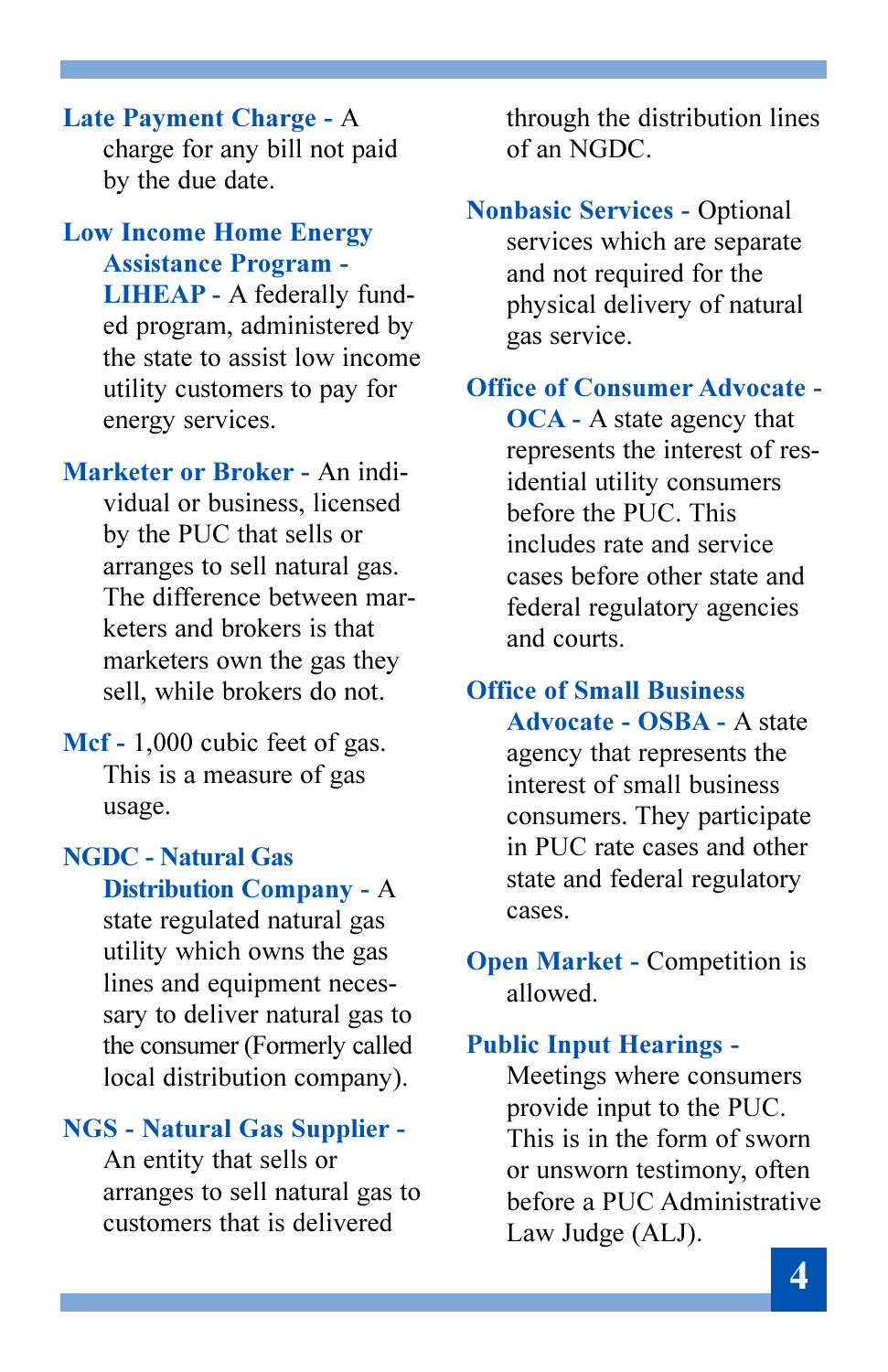Public Meeting - Meeting, open to the public, where the PUC Commissioners vote on all rate case filings and other official PUC business.

Public Utility Code - The law, which sets the powers and duties of the PUC. It also sets many of the guidelines the PUC uses for utilities' rates and service standards.

#### PUC - Pennsylvania Public

Utility Commission - The State regulatory agency that provides oversight, policy guidance, and direction to public utilities and suppliers.

Price to compare - The dollar amount charged by the NGDC used by consumers to compare prices and potential savings with other natural gas suppliers.

Service Reliability - A guarantee that the NGDC will deliver sufficient natural gas to satisfy customer consumption specified in tariffs and contracts.

#### State Tax Adjustment

Surcharge - A surcharge on gas rates charged to customers, which permit

NGDC's to track changes to various state taxes.

- Storage Placing natural gas into an underground facility for removal and use at a later date.
- Title 52 The section of the Pennsylvania Code that governs utilities.
- Transmission The moving of natural gas through the interstate pipeline system for delivery to the NGDC.
- Unbundling Breaking down services and/or rates that are offered into parts so each part is billed separately.